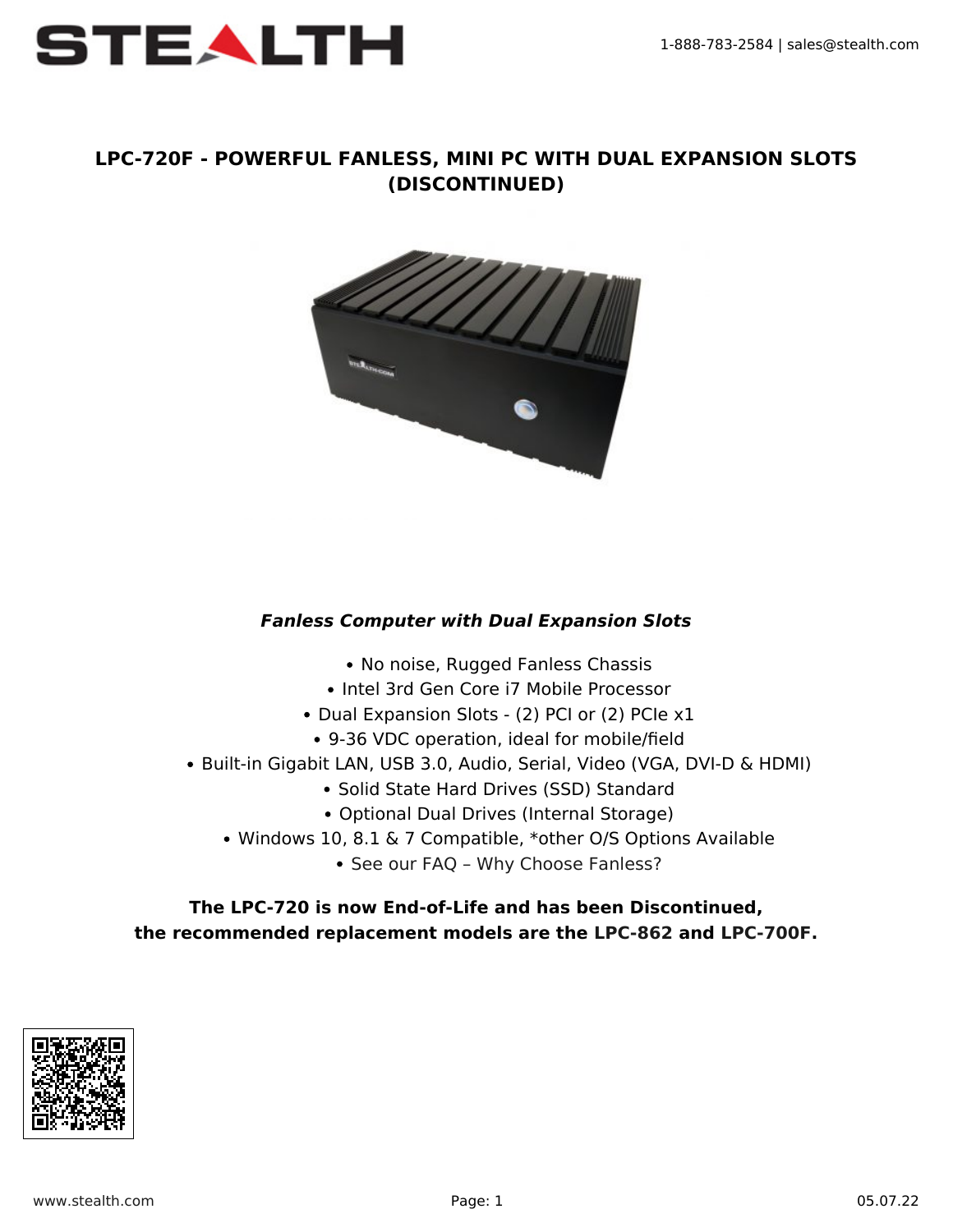

## **GALLERY IMAGES**







### **PRODUCT DESCRIPTION**

The Stealth Computer model LPC-720F is a high performance, fanless, rugged mini PC with dual expansion slot capability designed for a large variety of demanding applications. The LPC-720F can be configured with (2) PCI slots or (2) PCIe x1 slots. Ideal applications would be for data acquisition, specialized graphics cards and expanded I/O cards.

Stealth's LPC-720F is a small sized computer that operates without noisy cooling fans that can therefore draw in dirt and dust causing catastrophic failures. Stealth's fanless computers are encapsulated in a rugged extruded aluminum chassis that performs as a heat sink to dissipate internal heat build-up. [See](https://www.stealth.com/faqs/how-will-fanless-computers-benefit-you/) [our FAQ – Why Choose Fanless?](https://www.stealth.com/faqs/how-will-fanless-computers-benefit-you/)

The Stealth LPC-720F Little PC is packed with features including, 2x USB 3.0, 6x RS232/Serial, 2x GB LAN ports, equipped with a 128GB MLC SSD (Solid State Drive), up to 16GB of memory, VGA, DVI-D & HDMI video connectors, audio in/out and much more.

The LPC-720F is an excellent choice for industrial and commercial applications which include, HMI, Embedded Control, Digital Signs, process control, Interactive Kiosks, and Thin-Client applications.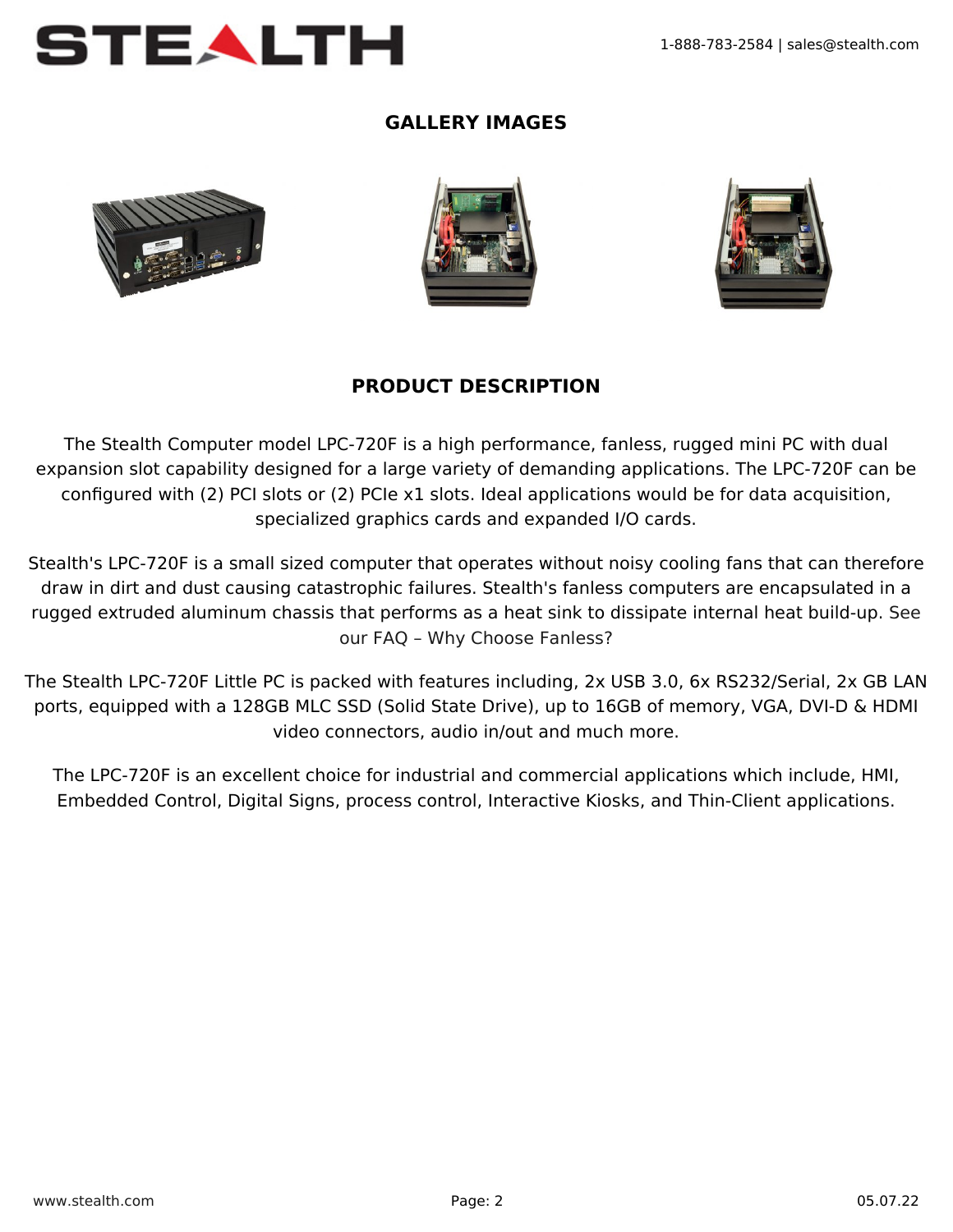

# **ADDITIONAL INFORMATION**

| <b>Processor</b>                 | Intel® 3rd Generation Core <sup>™</sup> i7-3517UE Processor (4M Cache, up to<br>2.8GHz, 2 Cores, 4 Threads)                                                                                                                                                                           |
|----------------------------------|---------------------------------------------------------------------------------------------------------------------------------------------------------------------------------------------------------------------------------------------------------------------------------------|
| <b>Chipset</b>                   | Intel <sup>®</sup> HM76 Express Chipset (formerly Panther Point)                                                                                                                                                                                                                      |
| <b>Memory</b>                    | Dual-Channel memory architecture<br>Offers 2 x DDR3 SO-Dimm memory slots providing options up to<br>16GB of RAM                                                                                                                                                                       |
| <b>Internal Storage</b>          | Supports all SATA (Serial-ATA) I, II & III Hard Drives (1.5Gb/s, 3Gb/s<br>and 6Gb/s)<br>Supports 2 internal 2.5" drives<br>Offered with 120GB Solid State Drive (SSD), Serial ATA (SATA)<br>interface with options up to 1TB capacity<br>mSATA drive support via 1 Internal Mini-PCIe |
| <b>Expansion Slot(s)</b>         | 2 Expansion slots*, max card length 5.5" / 139.7mm<br>Included with system: Dual PCIe x1 Gen 2 or Dual PCI 3.3V (no 5V<br>support)                                                                                                                                                    |
| <b>Internal Expansion Option</b> | 2 Internal full sized Mini-PCIe expansion slots                                                                                                                                                                                                                                       |
| <b>Video</b>                     | Integrated Intel HD4000 graphics<br>Includes VGA/HD-15, DVI-D (digital Only) & HDMI (1.3a) ports<br>Max Video Resolution: 1920 x 1200<br>Dual Display support (clone or extended desktop)                                                                                             |
| <b>Networking</b>                | 2 Integrated Gigabit Ethernet ports, RJ45 interface, Intel® 1000PL<br>LAN 1: Intel® 82579LM, PXE, WOL supported<br>LAN 2: Intel® 82574L, PXE, No WOL support                                                                                                                          |
| <b>Audio</b>                     | Integrated Realtek High Definition Audio CODEC ALC888<br>1 Line out, 1 MIC in                                                                                                                                                                                                         |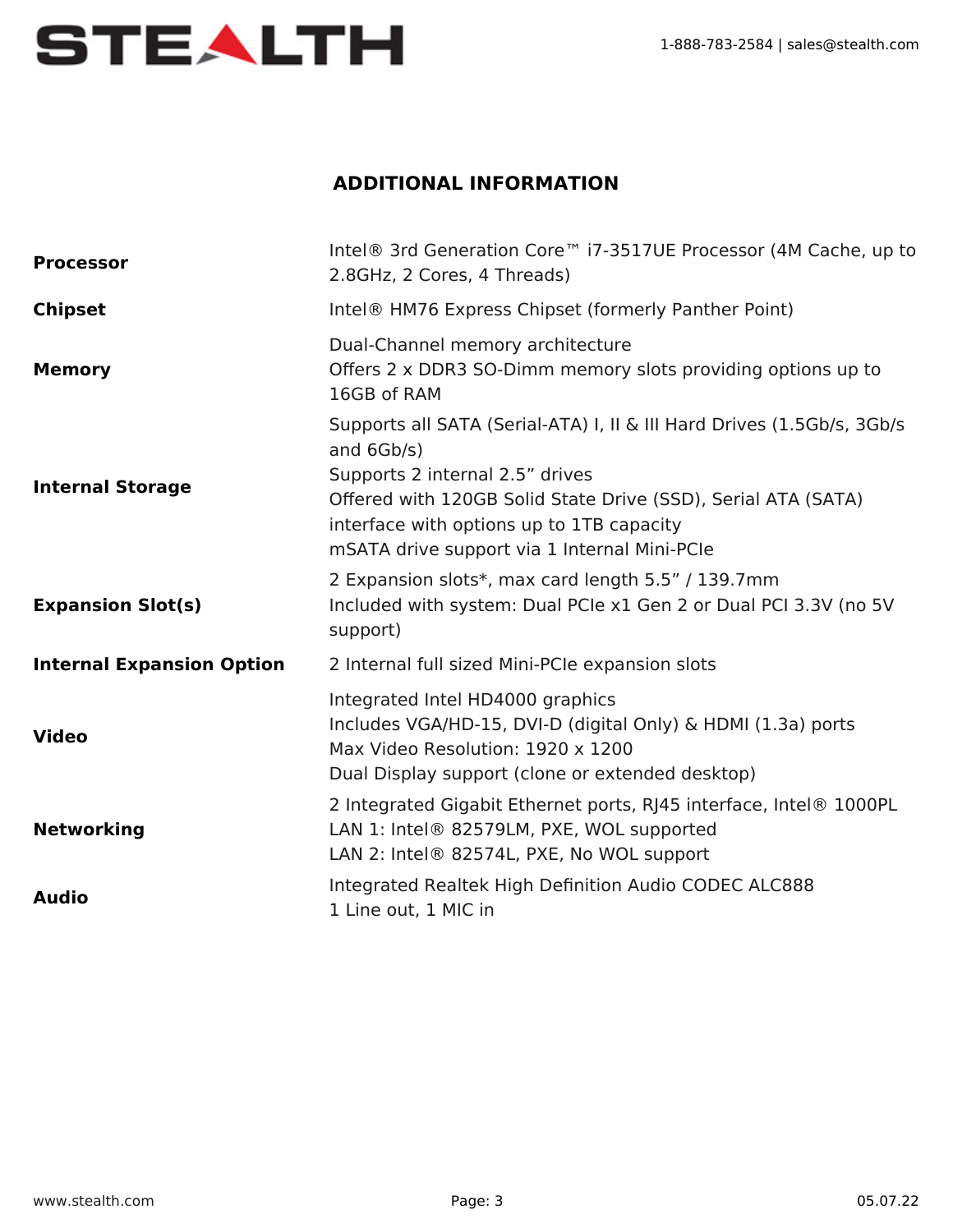

| <b>Operating Systems</b>    | Windows 7 (32 and 64-bit)<br>Windows 10 (64-bit)<br>Windows 8.1 (32 and 64-Bit)<br>Windows 8 (32 and 64-Bit)<br>Windows XP (32-Bit and 64-Bit)<br>Windows Server 2008<br>Windows Server 2012 R2<br>Ubuntu Linux* (32 and 64-Bit)<br>*NOTE: Com ports 3-6 are not supported<br>Please contact us directly for any special requirements                                                                                              |
|-----------------------------|------------------------------------------------------------------------------------------------------------------------------------------------------------------------------------------------------------------------------------------------------------------------------------------------------------------------------------------------------------------------------------------------------------------------------------|
| <b>Hardware Monitor</b>     | Processor temperature<br>Voltage                                                                                                                                                                                                                                                                                                                                                                                                   |
| <b>Chassis Description</b>  | Fanless Rugged Aluminum Chassis                                                                                                                                                                                                                                                                                                                                                                                                    |
| <b>Power Management</b>     | ACPI compliant and Operating System direct power management<br>Wake-on event (Real Time Clock / RTC, USB Keyboard, LAN /<br>Network)                                                                                                                                                                                                                                                                                               |
| <b>Power Input</b>          | 9V - 36V DC, Rear Terminal Block<br>Power Draw*: 17W (boot), 12W (idle), 26W (max)<br>*NOTE: Based on 4GB memory and 120GB SSD drive                                                                                                                                                                                                                                                                                               |
| <b>Options</b>              | Optional 802.11 b/g/n/ac Dual Band (2.4Ghz / 5Ghz) Wireless<br>Networking and Bluetooth, Intel® AC7260 via internal Mini-PCIe<br>Remote power option Ideal for OEM or Cabinet manufacturers                                                                                                                                                                                                                                        |
| <b>Included with System</b> | <b>AC Adapter</b><br><b>Wall Mount Bracket</b>                                                                                                                                                                                                                                                                                                                                                                                     |
| <b>Rear Panel</b>           | 6 x RS232 COM port<br>2x Gigabit RJ45 Network connection<br>Audio Line-Out Jack<br>Microphone Input Jack<br>2 x USB 3.0 Ports*<br>2 x USB 2.0 Ports<br>1x Analog VGA / HD-15<br>1x DVI-D video connector<br>1x HDMI video connector<br>2 x Expansion slots (PCIe x1 or PCI)<br>9 - 36V DC Connector<br>* Note: The Intel® USB 3.0 eXtensible Host Controller Driver is not<br>supported on Windows XP, USB 2.0 speeds will be used |
| <b>Front Panel</b>          | Power ON/OFF with LED                                                                                                                                                                                                                                                                                                                                                                                                              |
| <b>Dimensions</b>           | 10.55" (W) x 7.09" (D) x 4.33" (H) (268mm x 180mm x 110mm)                                                                                                                                                                                                                                                                                                                                                                         |